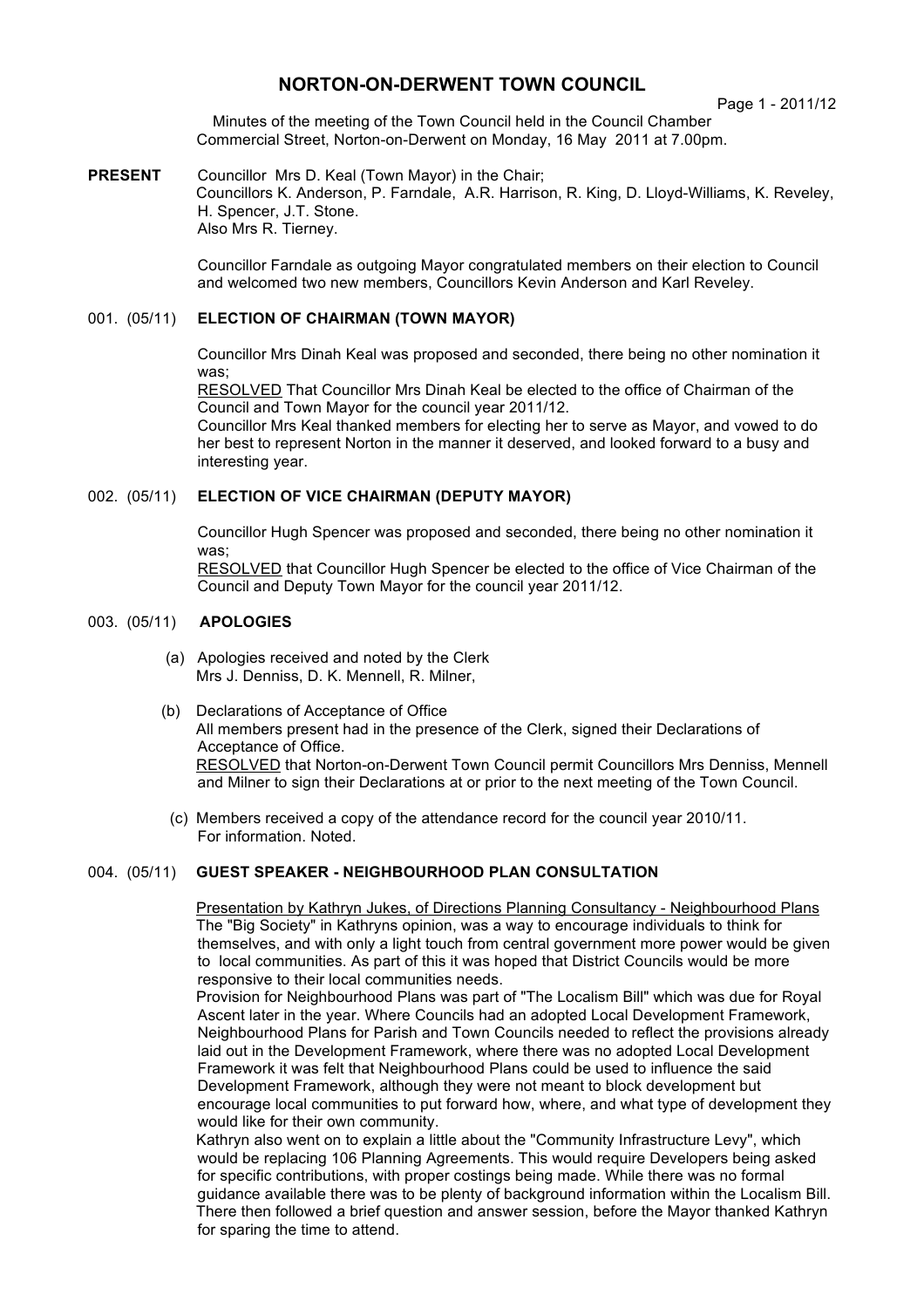#### 005. (05/11) **PUBLIC SESSION**

Mr Gwilliam, a local resident asked the Town Council if there were any plans in place to celebrate the Queens Diamond Jubilee in 2012.

While no plans were in place at the moment, members asked that this item be placed on the agenda for the next meeting.

Mr Jonathan Gray congratulated all members on their election to office. He then raised a question over the proposal to amalgamate the two Town Councils and why there was only one vote per household being permitted with the postal vote. Members agreed with Mr Gray that this did not seem to be the best way to conduct a ballot. His comments were noted.

District Councillor Mrs Shields congratulated both Councillor Mrs Keal and Councillor Spencer on being elected to Mayor and Deputy Mayor respectively. She also assured members that she would take note of the Town Councils views, and if she could help in any way then she would. Her comments were noted.

Councillor Jason Fitzgerald-Smith the Mayor of Malton, congratulated Councillor Mrs Keal on being elected to the office of Mayor for the council year 2011/12. Noted.

### 006. (05/11) **DECLARATIONS OF INTEREST**

- (a) No declarations of interest made.
- (b) Members received guidance notes for declaring interests in the form of a flow chart, which had been issued by the Monitoring Officer for the District Council. As members found the notes quite confusing it was; RESOLVED to invite the Chairman of the Standards Committee for the District Council to a future meeting, in order that clarification and understanding of what would be required of members when declaring interests could be made.

# 007. (05/11) **ELECTION OF COMMITTEE MEMBERS**

Leisure and recreation Committee RESOLVED that the following members be appointed to serve on the Leisure and Recreation Committee for the council year 2011/12;- Councillors K. Anderson, P. Farndale, A.R. Harrison, Mrs D. Keal, R. King, D.K. Mennell, H. Spencer, J.T. Stone and K. Reveley.

#### 008. (05/11) **REPRESENTATION ON OTHER ORGANISATIONS**

RESOLVED that the following members be appointed to serve as the Council's representatives on the organisations listed below, for the year 2011/12;

Malton & Norton Christmas Lights Committee **P. Farndale & Mrs D. Keal** Malton & Norton Community Police Tier 2 CaP R. King & Mayor Malton & Norton Dispensary Fund D.K. Mennell Malton & Norton Area Partnership **D. Lloyd-Williams & J.T. Stone** Malton, Norton & District Road Safety Committee A.R. Harrison & R. Milner Malton Museum Foundation **Malton** H. Spencer Malton School Endowment Governors **H. Spencer**<br>Milton Rooms Management Committee **H. S. H. S. H. S. Keal** Milton Rooms Management Committee North Yorkshire County Council Area Committee D.K. Mennell Norton Youth Brass Trustee Mrs D. Keal Ryedale Cameras in Action Management Committee D.K. Mennell Ryedale Environmental Forum **H. Spencer & Mrs J. Denniss** Ryedale Five Towns Meeting Mayor & R. Milner Ryedale Skatepark Mrs D. Keal & H. Spencer Standards Board Committee **H. Spencer** Yorkshire Local Councils Associations Ryedale Branch P. Farndale & A.R. Harrison

Continued……………….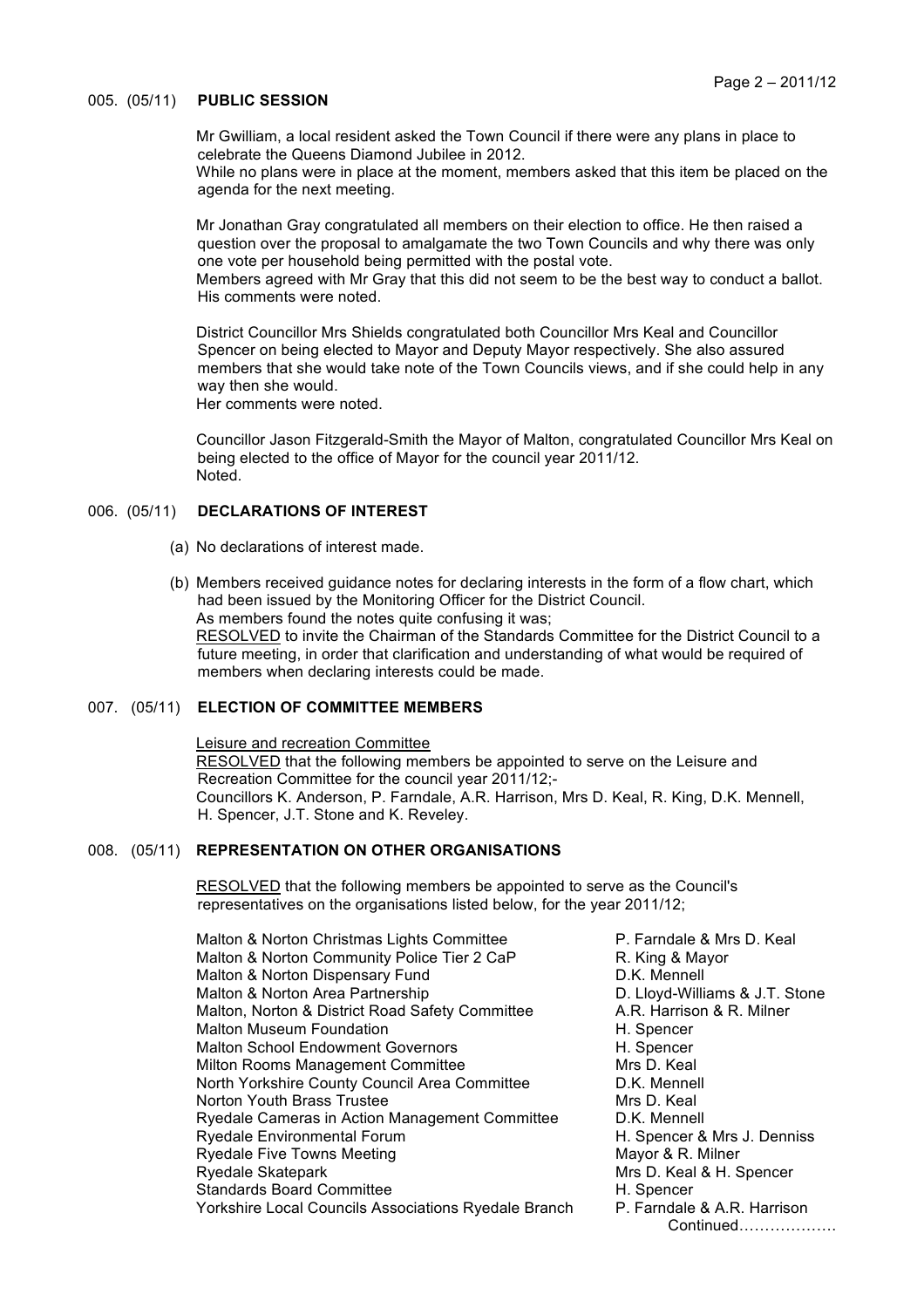#### 009. (05/11) **CONFIRMATION OF MINUTES**

 RESOLVED that the Minutes of the Town Council meeting held on Monday, 18 April 2011 (Minutes 206 to 222 inclusive) be confirmed and signed by the Chairman.

# 010. (05/11) **MATTERS ARISING FROM MINUTES 206 TO 222 INCLUSIVE**

(a) Minute 210 Matters Arising, Mr Richard Marr, Area Highways Manager. Councillor Lloyd-Williams asked that now the resurfacing of Commercial Street was complete, could Mr Marr be pressed on making sure the flagged area at the Wold Street junction was also completed as promised. With other highway matters raised it was agreed to invite Mr Marr to attend the next meeting of the Town Council.

#### 011. (05/11) **FINANCIAL MATTERS**

- (a) Accounts paid and for payment The Clerk reported that accounts nos. 012 to 023 inclusive, amounting to £5185.44, had been paid since the last meeting of the Council. RESOLVED that accounts nos. 024 to032 inclusive, amounting to £2635.40 be paid. Cheques were drawn and signed accordingly.
- (b) Financial report The Clerk's financial report for the period 01.04.11 to 30.04.11 was received.
- (c) Budgetary monitoring The Clerk's report for the period ending 30 April 2011 was received.
- (d) Bank Mandate and signing of cheques Co-operative Bank to remain the Town Council's bank. RESOLVED that the four signatories be Councillors Mrs D. Keal, R. King, D. Lloyd-Williams, and D.K. Mennell.
- (e) Review of Internal Audit, Councillors Audit and Internal Control RESOLVED that the members appointed to review the Internal Audit and Internal Control and to carry out a Councillors Audit be Councillors P. Farndale, Mrs D. Keal, and R. King. Date and time to be agreed by the members appointed, results of the reviews to be reported back to full Council.

# 012. (05/11) **PLANNING MATTERS**

- (a) Planning applications referred to the Town Council by Ryedale District Council, for comment and/or recommendation were dealt with as follows: -
- 11/00376/FUL Change of use of land to site for hand car wash. 5 Church Street, Norton. For Mr Christopher Brack. RESOLVED Recommend Approval provided it is believed that there will be sufficient on site space so as to avoid any queuing of vehicles on the road.

11/00294/HOUSE Erection of garden room extension to rear. 4 Willow Brook Close, Norton. For Mr & Mrs Pallister RESOLVED Recommend Approval.

11/00425/HOUSE Erection of two-storey extension to rear. 132 Welham Road, Norton. For Mr G. Carruthers RESOLVED Recommend Approval.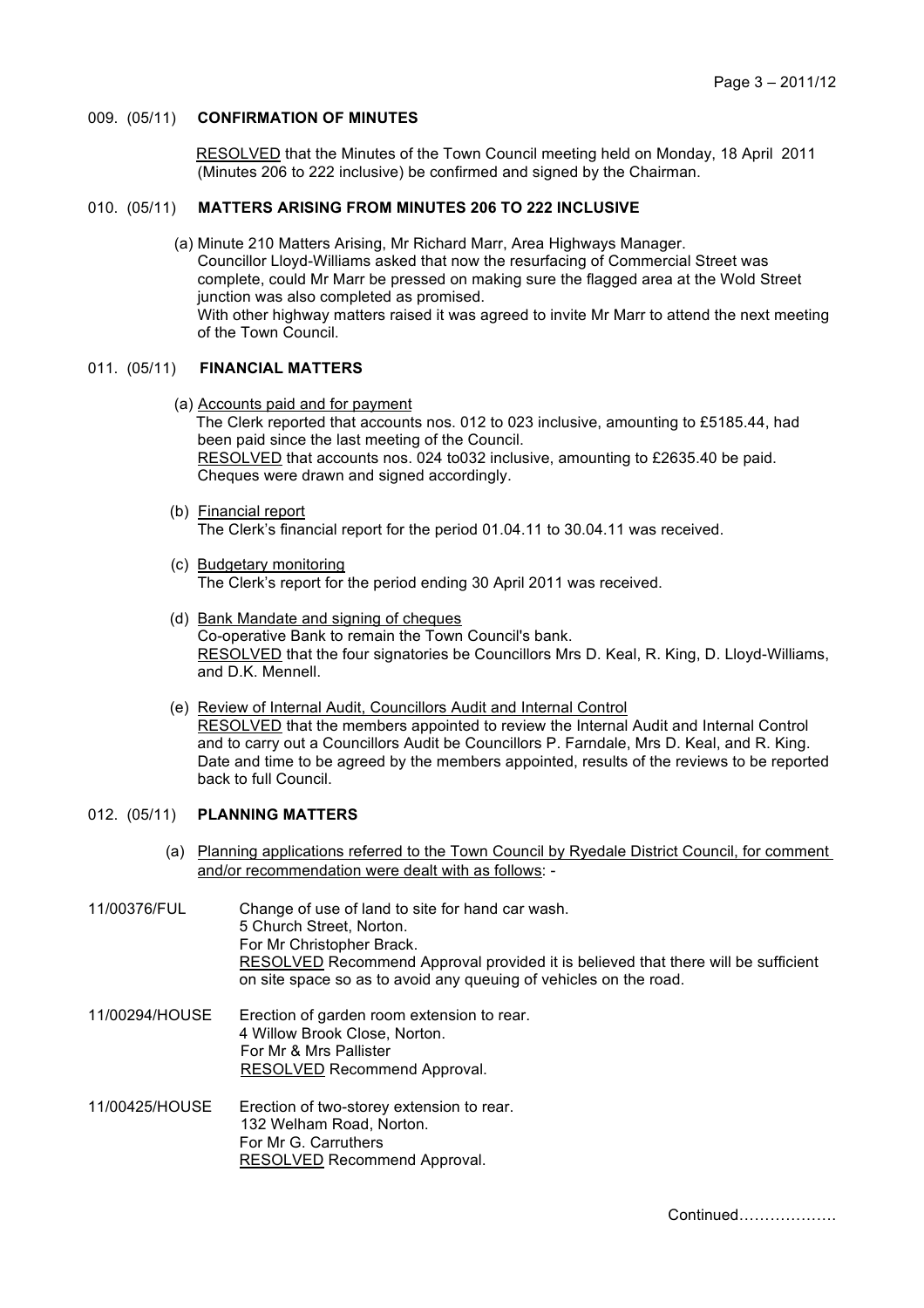- 012. (05/11) **PLANNING MATTERS** (continued)
	- (b) Planning decisions notified by Ryedale District Council:

| 11/00193/FUL                     | Approved<br>Erection of first floor extension to garage block to form self-contained ancillary<br>domestic accommodation.<br>Auburn Hill Langton Road, Norton.                                                                                                                                                                                                                                        |
|----------------------------------|-------------------------------------------------------------------------------------------------------------------------------------------------------------------------------------------------------------------------------------------------------------------------------------------------------------------------------------------------------------------------------------------------------|
| 11/00180/HOUSE                   | Erection of flat roof dormer roof extension to rear.<br>30 Vine Street, Norton.                                                                                                                                                                                                                                                                                                                       |
| 11/00216/HOUSE                   | Erection of part two-storey/part single-storey extension, first floor extension and<br>attached single garage.<br>Norton Vicarage, 80 Langton Road, Norton.                                                                                                                                                                                                                                           |
| 11/00243/EXT                     | Extension of time limit for implementation of approval 08/00381/FUL dated 18.06.2008<br>for erection of 5no. One bedroom apartments and 3no. Two bedroom apartments with<br>basement level storage, courtyard parking, cycle and refuse stores, communal<br>amenity area and formation of vehicular access (revised details to refusal<br>08/00028/MFUL dated 10.04.2008).<br>27 Wood Street, Norton. |
| 11/000 $\sqrt{210}$ $\sqrt{210}$ | Erection of cinele eterou outencien to rear and detached gereas to nextle elevation                                                                                                                                                                                                                                                                                                                   |

11/00251/HOUSE Erection of single storey extension to rear and detached garage to north elevation. 18 Hambleton Road, Norton.

Refused

11/00161/HOUSE Erection of first floor extension to north elevation and erection of front porch. 25 The Chase, Norton.

### 013. (05/11) **MALTON AND NORTON WEB SITE**

Members considered the proposal for grant funding for the maintenance of the Malton and Norton Web Site. RESOLVED to approve the funding for the maintenance of the Web Site. Amount to be £500 per year, with match funding provided by Malton Town Council.

#### 014. (05/11) **CORRESPONDENCE**

 (a) North Yorkshire County Council - Household Waste Recycling Centres, letter informing members of changes to the opening hours to take effect from 1 July 2011. For information. Noted

- (b) Malton & Norton Highway Improvements copy of a letter received from Councillor Spencer, setting out his thoughts on the Highway Consultation with regard to Bazley's Lane. For information. Noted.
- (c) Yorkshire Local Councils Associations Newsletter, White Rose Update. For information. Noted.

# 015. (05/11) **CLERK'S REPORT**

- (a) King George's Playing Field Perimeter fencing
- The fencing had been repaired leaving a gap in order for balls to be retrieved without damage being done to the fencing.

# Update on CCTV

• The Clerk reported that the camera was now up and running and appeared to be making a difference especially with regard to broken bottles and litter generally. There had however been a minor problem with some form of garment being thrown over the sensors. Footage was being studied in case anyone could be identified.